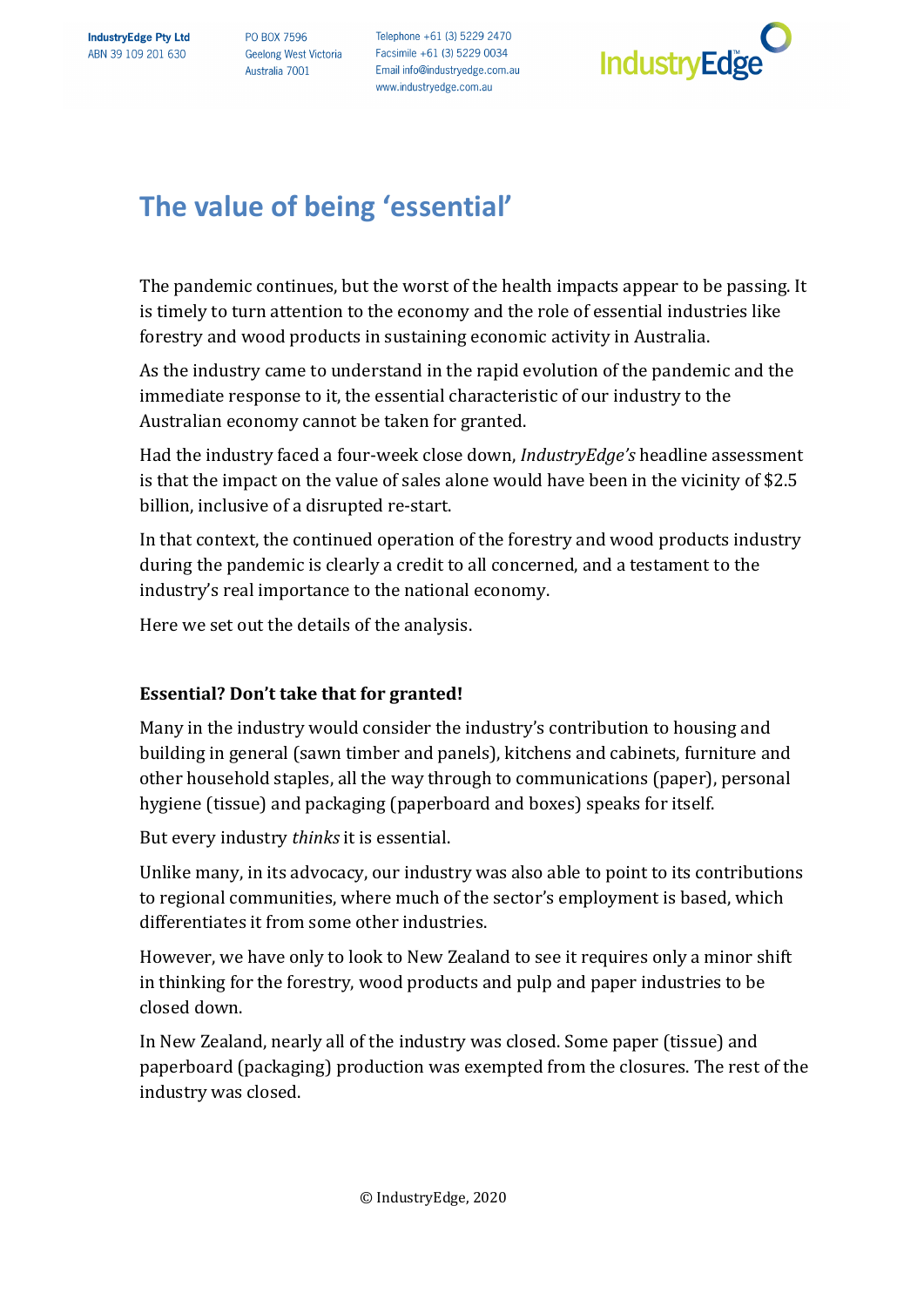**PO BOX 7596 Geelong West Victoria** Australia 7001

Telephone +61 (3) 5229 2470 Facsimile +61 (3) 5229 0034 Email info@industryedge.com.au www.industryedge.com.au



#### Assessing the value of being essential

So, how do we assess the value, from some different perspectives, of remaining operational over the course of a lockdown period?

There is a direct financial value. At a headline level, we can calculate this relatively easily. The industry's manufactured goods sales were valued at \$23.870 billion in 2017-18.1



#### **Australian Forestry & Wood Products Industry Sales: 2017-18 (AUDM)**

#### *Source: ABARES*

If one month of annual sales is extracted, then the industry's sales would be reduced by *at least* one-twelfth, or almost \$2.0 billion. That is a start, but from a sales perspective, it is obvious that the impact would be more significant, with the challenges of starting back up probably adding another month of disrupted sales. If it is assumed the impact in the month after lockdown is 25% less sales, then the total impact on sales would be close to \$500 million.

<sup>©</sup> IndustryEdge, 2020 2 <sup>1</sup> ABARES 2019, Australian forest and wood products statistics, March and June quarters 2019, Australian Bureau of Agricultural and Resource Economics and Sciences, Canberra, November 2019.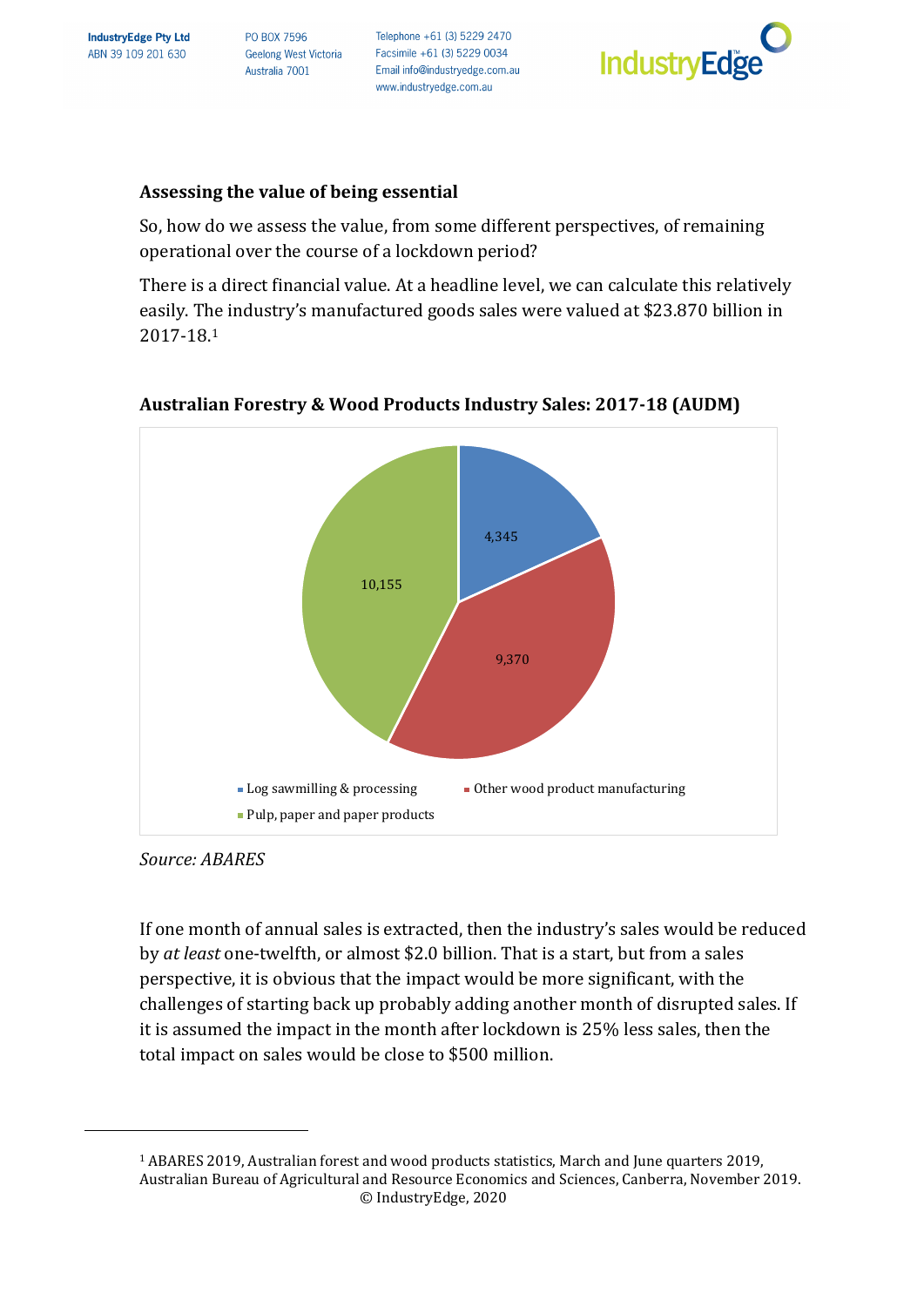Telephone +61 (3) 5229 2470 Facsimile +61 (3) 5229 0034 Email info@industryedge.com.au www.industryedge.com.au



In total, it is reasonable to assume total annual sales would be down \$2.5 billion or around 10.5% of annual sales, from a one-month closure. This is shown below, using the 2017-18 data as the base.



# Australian Forestry & Wood Products Industry Sales: 2017-18 v 2019-20 (est.) **(AUDM)**

Source: IndustryEdge, including derived from ABARES

To understand the impact of a closed industry more specifically, using the breakdown provided by ABARES and its 2017-18 assessment of the value of sales as the base, the table below shows the impact of a one month close-down and a slow month of recovery.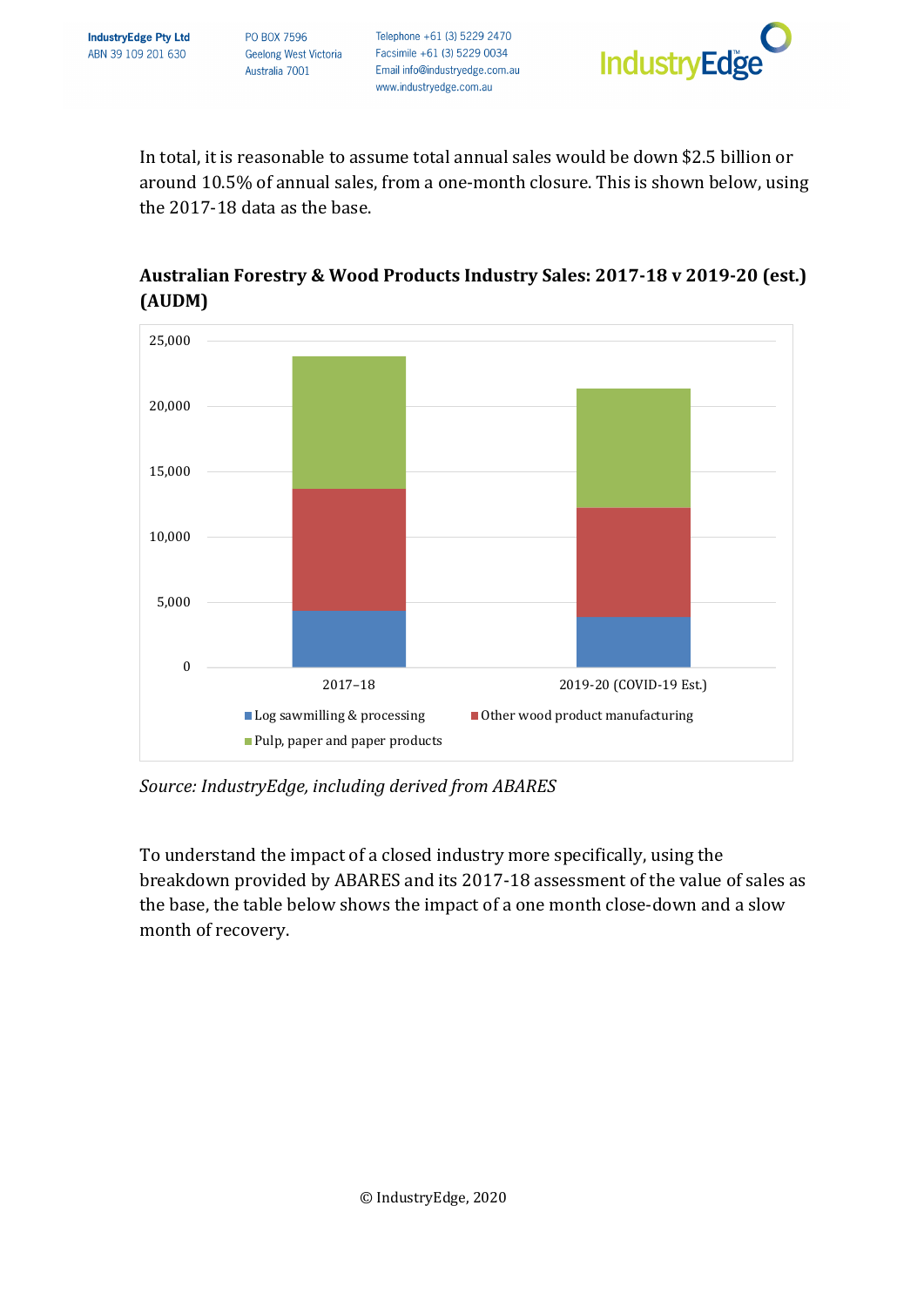Telephone +61 (3) 5229 2470 Facsimile +61 (3) 5229 0034 Email info@industryedge.com.au www.industryedge.com.au



| <b>AUDM</b>                               | 2017-18 | 2019-20<br><b>(COVID-19)</b><br>Est.) | <b>Difference</b> |
|-------------------------------------------|---------|---------------------------------------|-------------------|
| Log sawmilling and timber dressing        |         |                                       |                   |
| Log sawmilling                            | 1,563   | 1,400                                 | 163               |
| Wood chipping                             | 527     | 472                                   | 55                |
| Timber resawing and dressing              | 2,255   | 2,020                                 | 235               |
| <b>Total</b>                              | 4,345   | 3,893                                 | 452               |
| Other wood product manufacturing          |         |                                       |                   |
| Prefabricated wooden building             | 368     | 330                                   | 38                |
| Wooden structural fittings and components | 6,388   | 5,724                                 | 664               |
| Veneer and plywood                        | 480     | 430                                   | 50                |
| Reconstituted wood product                | 1,157   | 1,037                                 | 120               |
| Other wood products nec                   | 977     | 875                                   | 102               |
| <b>Total</b>                              | 9,370   | 8,396                                 | 974               |
| Pulp, paper and converted paper products  |         |                                       |                   |
| Pulp, paper and paperboard                | 3,034   | 2,718                                 | 316               |
| Corrugated containers                     | 3,610   | 3,235                                 | 375               |
| Paper bag                                 | 129     | 116                                   | 13                |
| Paper stationary                          | 467     | 418                                   | 49                |
| Sanitary paper product                    | 2,193   | 1,965                                 | 228               |
| Other converted paper product             | 722     | 647                                   | 75                |
| <b>Total</b>                              | 10,155  | 9,099                                 | 1,056             |
| <b>Total forest product manufacturing</b> | 23,870  | 21,388                                | 2,482             |

Source: IndustryEdge, derived from ABARES

It is important to note that the value of sales is an important measure, but not the sum of the value to the industry or national and regional economies.

The supply chain that grows, harvests and delivers logs to manufacturing facilities is also significant. In 2017-18, the sales value of that supply-chain into the sectors set out above was \$4.879 billion, including its export revenues. A one month closedown and a disrupted recommencement would cost that sector around \$507 million, noting that is largely incorporated within the value of the industry's sales of finished goods, set out earlier.